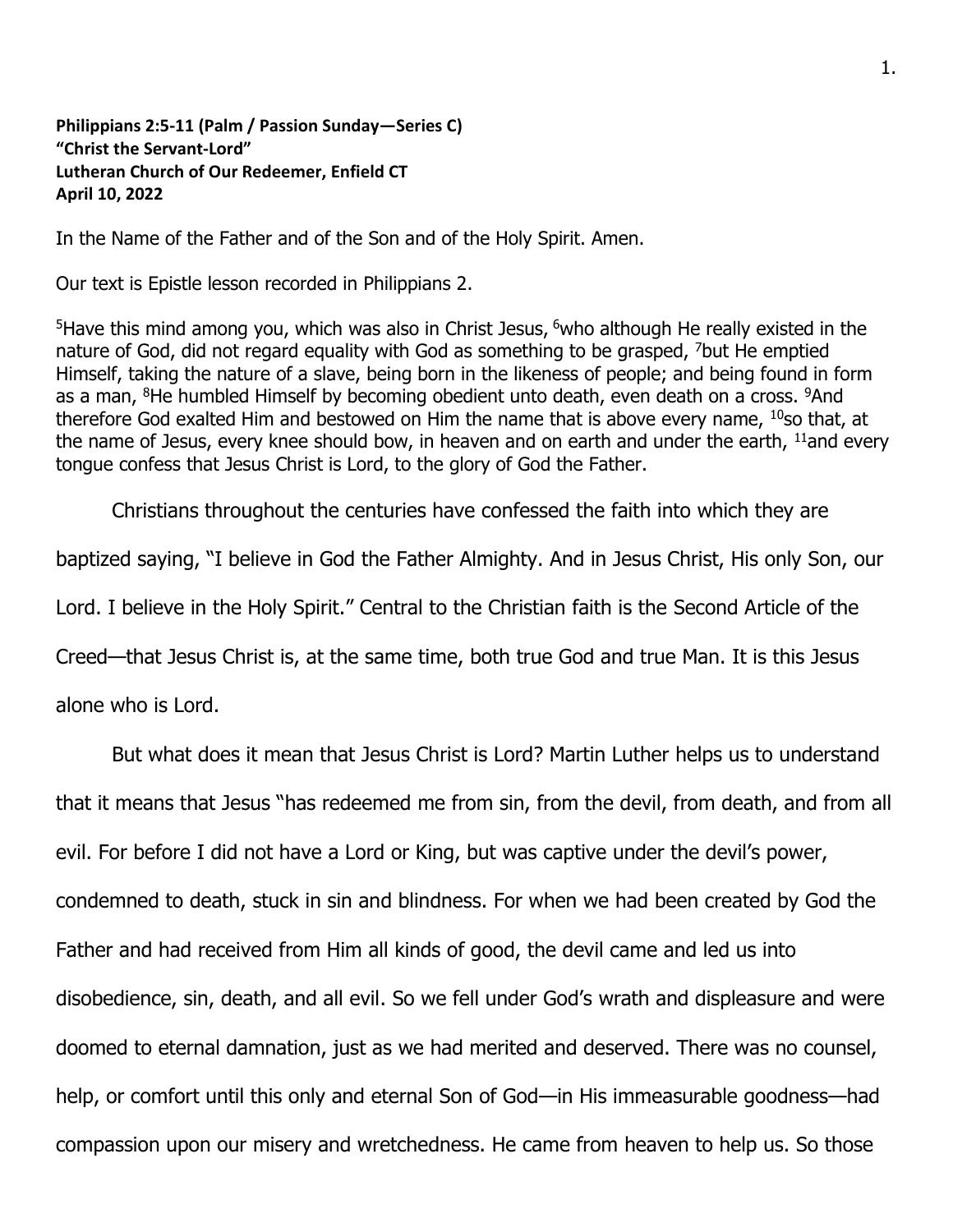tyrants and jailers are all expelled now. In their place has come Jesus Christ, Lord of life, righteousness, every blessing, and salvation. He has delivered us poor, lost people from hell's jaws, has won us, has made us free, and has brought us again into the Father's favor and grace. He has taken us as His own property under His shelter and protection so that He may govern us by His righteousness, wisdom, power, life, and blessedness. Let this, then, be the sum of this article: the little word *Lord* means simply the same as *redeemer*. It means the One who has brought us from Satan to God, from death to life, from sin to righteousness, and who preserves us in the same."  $1$ 

We, who by faith confess Jesus as Lord, acknowledge that He rules over all things as our Creator and Redeemer who has given us eternal life and taken us under His eternal care and protection because Jesus is the Lord God Himself (Yahweh) in our human flesh. This is what Paul says by the power of the Holy Spirit in verse 5 of our Epistle text, that Jesus, "who although He really existed in the nature of God, did not regard equality with God as something to be grasped." That's what it means when you read the English Standard translation that "He was in the form of God." Jesus didn't just pretend to be God. He **has** the very nature of God because Jesus **is** God the Son who has existed eternally with the Father and the Holy Spirit, ever One true God in three distinct Persons.

And what did the eternal Son of God do in order to become our Lord? He took upon Himself the nature of a servant, or as the Greek text says, the nature of a slave. "He emptied Himself, taking the nature of a slave, being born in the likeness of people; and being found in

<sup>&</sup>lt;sup>1</sup> Paul Timothy McCain, ed., *Concordia: The Lutheran Confessions* (St. Louis: Concordia, 2005), 401-402.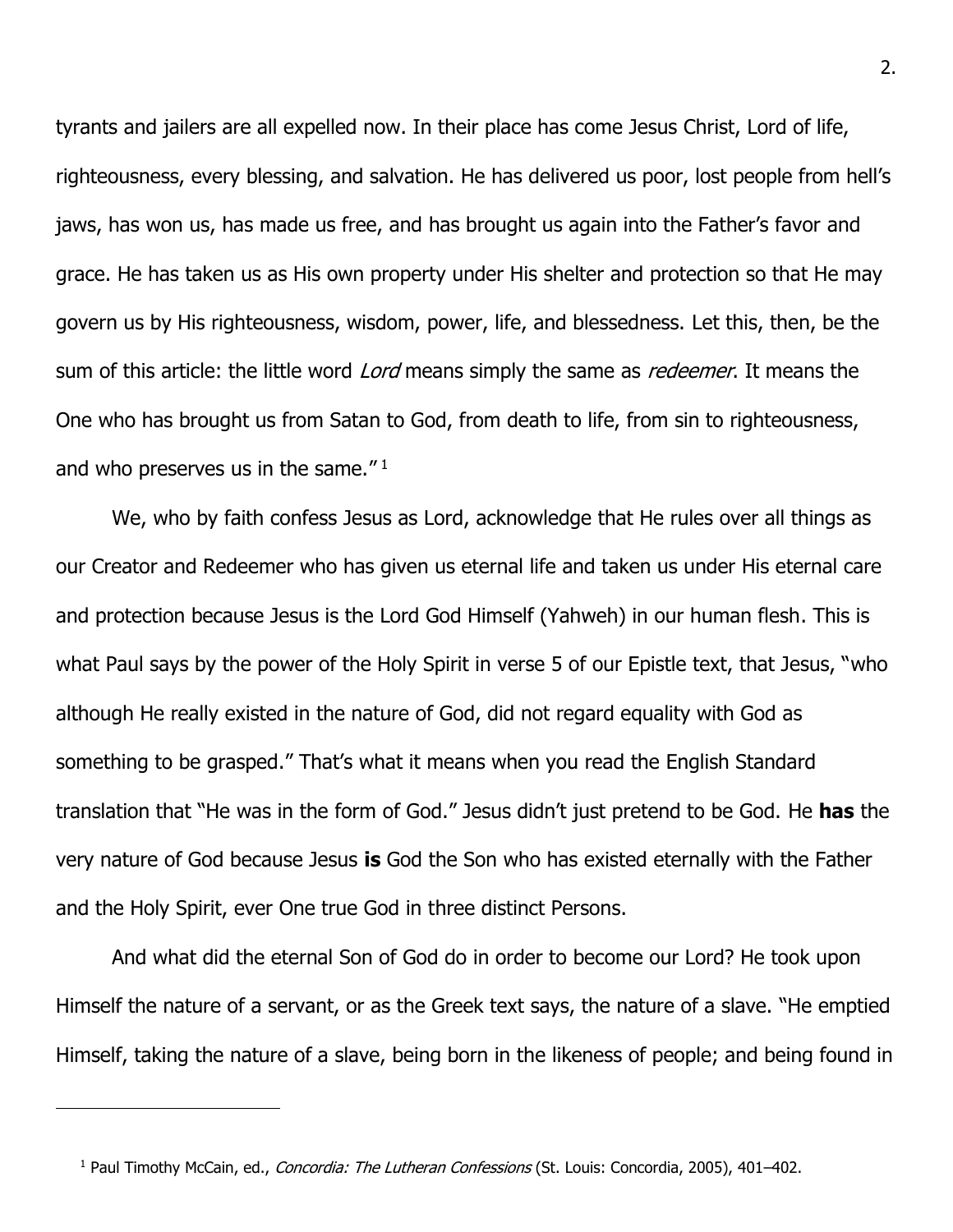form as a man, He humbled Himself by becoming obedient unto death, even death on a cross." This "humbling" means to lose prestige or status. It is what was often done to slaves in the days of the Roman empire. Slaves were humbled, humiliated, and demeaned.

Jesus, the eternal Son of God, took to Himself a real human body and soul in His incarnation—in His conception by the Holy Spirit and birth by the virgin Mary. C.S. Lewis, in his book, *Mere Christianity*, said it this way. "The Eternal Being, who knows everything and who created the whole universe, became not only a man but (before that) a baby, and before that a fetus inside a woman's body. If you want to get the hang of it, think how you would like to become a slug or a crab." Certainly does not sound very "Lord-like," does it? Jesus entered our history then, not as "Lord," but as "slave," a person without advantages, with no rights or privileges, but in servanthood to all. $2$ 

In order to become our Lord, Jesus had to made like us in every way, except without sin. Fully human, God the Son came to serve and to give His life as a ransom for many (Mark 10:45). Jesus had to be true Man, our Brother, in order to perfectly serve us in order to redeem us from all sins, from death, and from the power of the devil.

Sharing our humanity as our Brother, Jesus fulfilled our obligation to keep God's Law, which, in our fallen, sinful condition, we are not able to do. Romans 5:19, "For as by the one man's disobedience the many were made sinners, so by the one man's obedience the many will be made righteous" (Rom. 5:19 ESV). And from Galatians 4 we read, "But when the

<sup>&</sup>lt;sup>2</sup> Gordon D. Fee, Paul's Letter to the Philippians, The New International Commentary on the New Testament (Grand Rapids: Eerdmans, 1995), 212–213.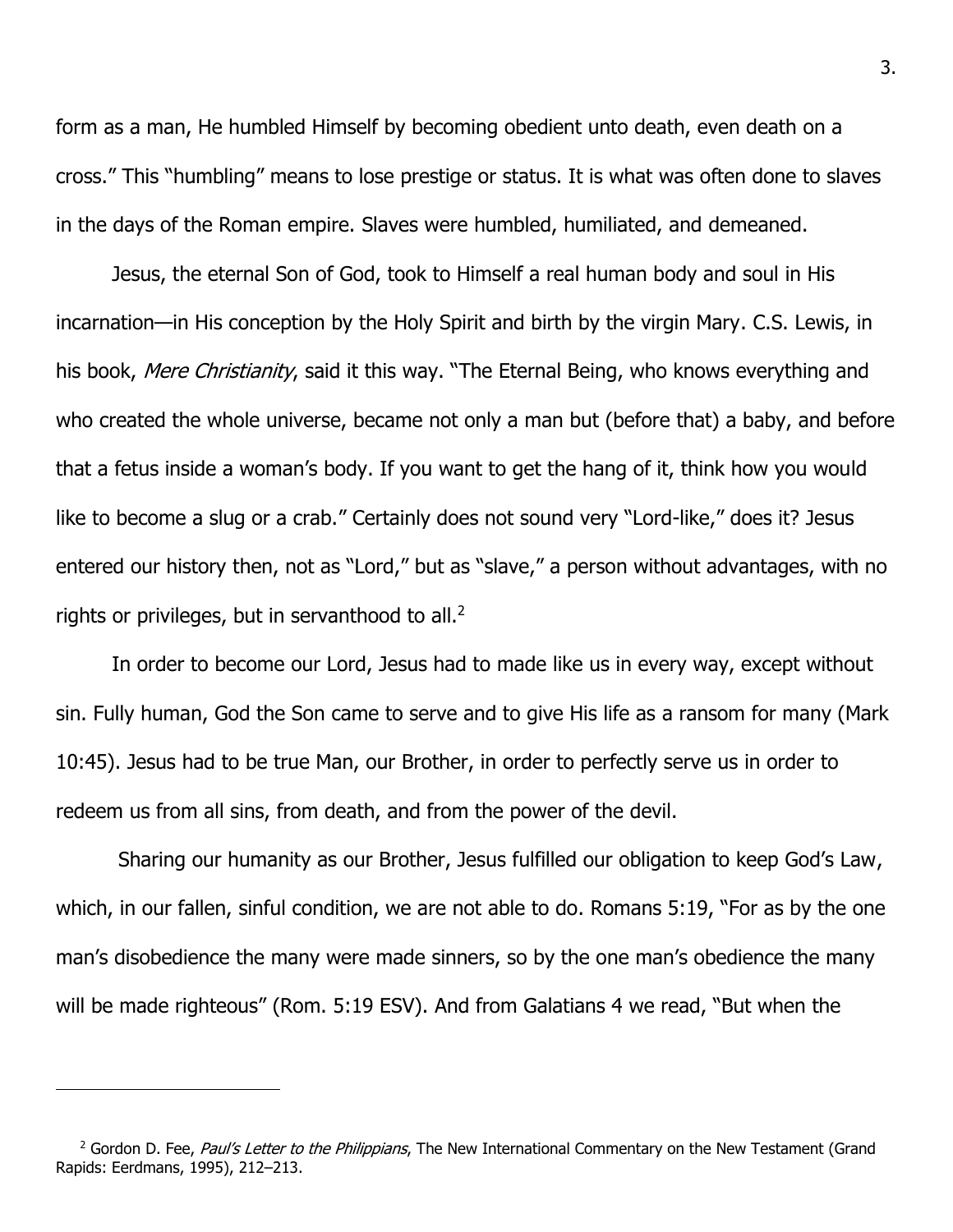fullness of time had come, God sent forth his Son, born of woman, born under the law, to redeem those who were under the law, so that we might receive adoption as sons" (Gal. 4:4– 5 ESV).

It was not enough, however, for Jesus simply to keep the Law on our behalf so that we would have the credit of His righteousness. You and I are guilty of breaking God's Law and are under God's condemnation of death and hell. As our Brother, Jesus, true God and true Man, also assumed our place under that condemnation. He served humanity by becoming the sin-bearer for us and for the whole world. He was obedient to God's Law not only with His perfect life, but He was also obedient to God's Law that called for the death of the sinner and the punishment of hell. Even though Jesus had done no sin, He became sin for us, bearing our sins in His body on the tree of the cross "that we might die to sin and live to righteousness. By his wounds you have been healed" (1 Pet. 2:24 ESV).

Jesus, true God and true Man, is our Servant-Lord. He was conceived by the Holy Spirit, born of the virgin Mary, suffered under Pontius Pilate, was crucified, died, and was buried. Jesus did this so that He might pay what you and I owe "not with silver or gold, but with His own precious blood. And He did all this in order to become [our] Lord. He did none of these things for Himself, nor did He have any need for redemption. After that He rose again from the dead, swallowed up and devoured death, and finally ascended into heaven and assumed the government at the Father's right hand. He did these things so that the devil